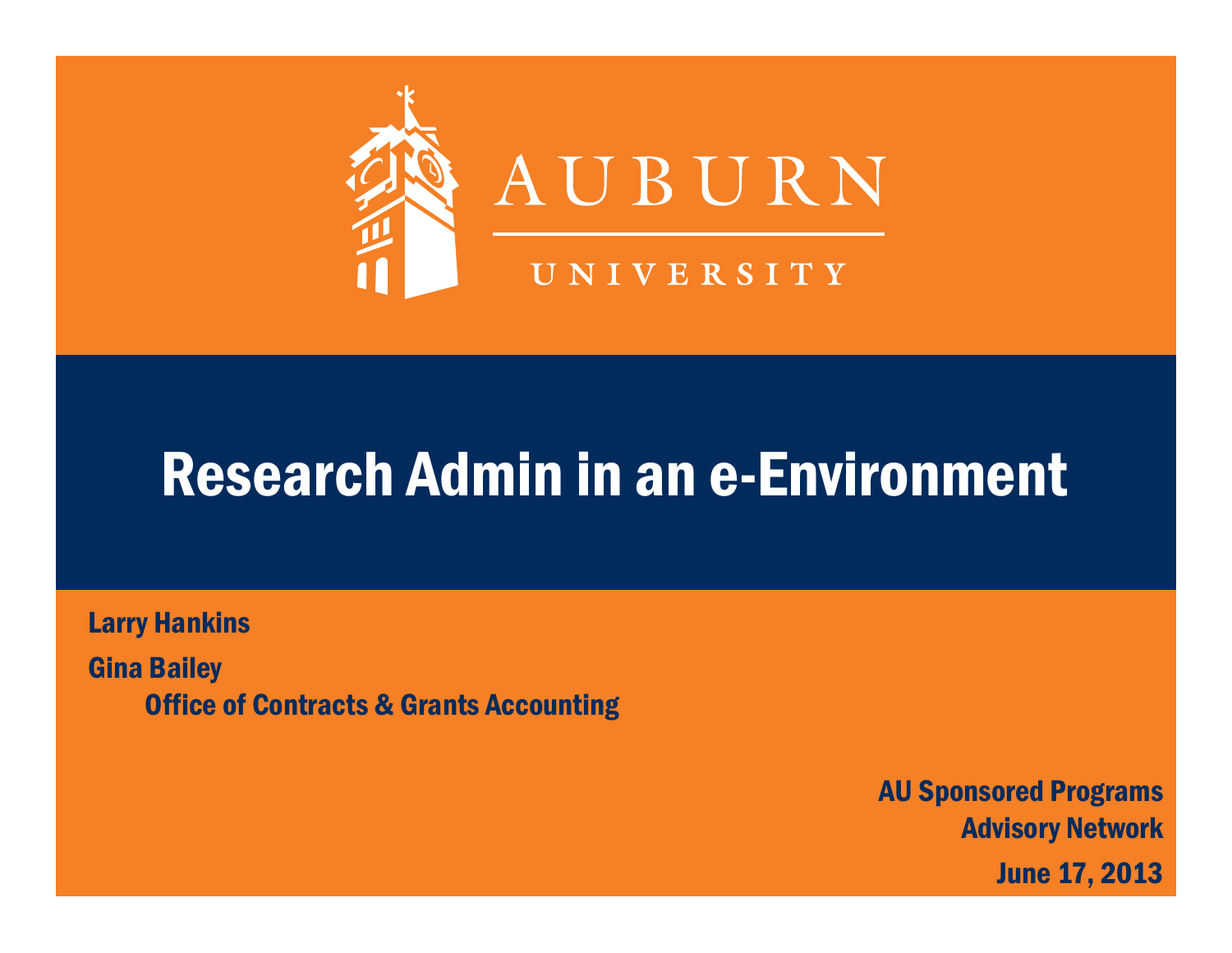### **e-Environment**

#### **e-Certs: April '11 (Q2 2011)**

#### **e-SWTs: FY 2012**

### **e-JVs: DECs, CRGs, & CR05s FY 2009 (limited) FY 2012**

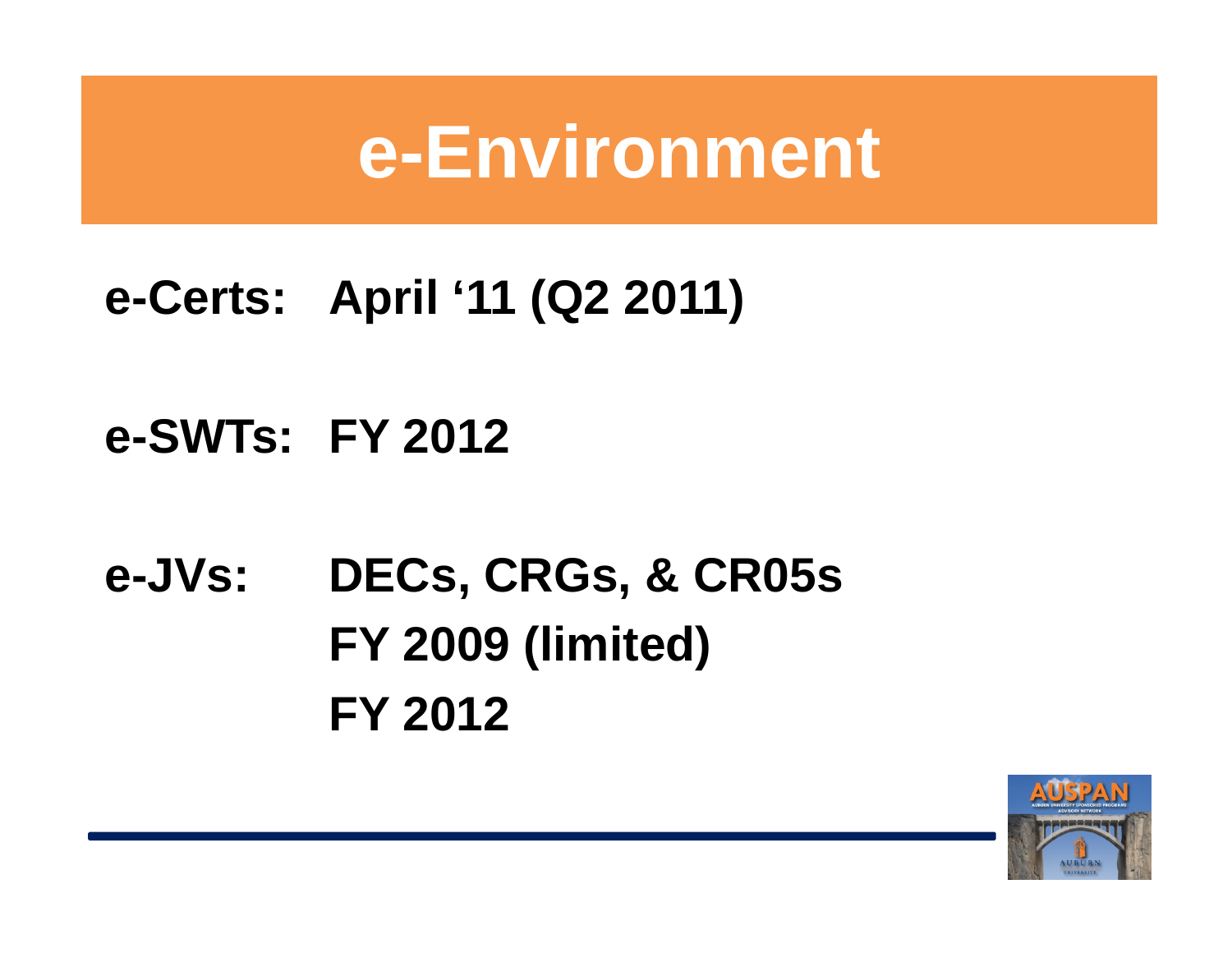## **Effort Certifications**

#### **Highlights/Lowlights:**

- $\bullet$  24,520 certifications done to date. 99.24% total completion 99.32% sponsored project completion
- 619 certification corrections.

242 during the certification period 377 outside the certification period  $\sim$  recertifications

 $\bullet$  SWT occurred within certification period opposed to outside certification period by a ratio of 2:1

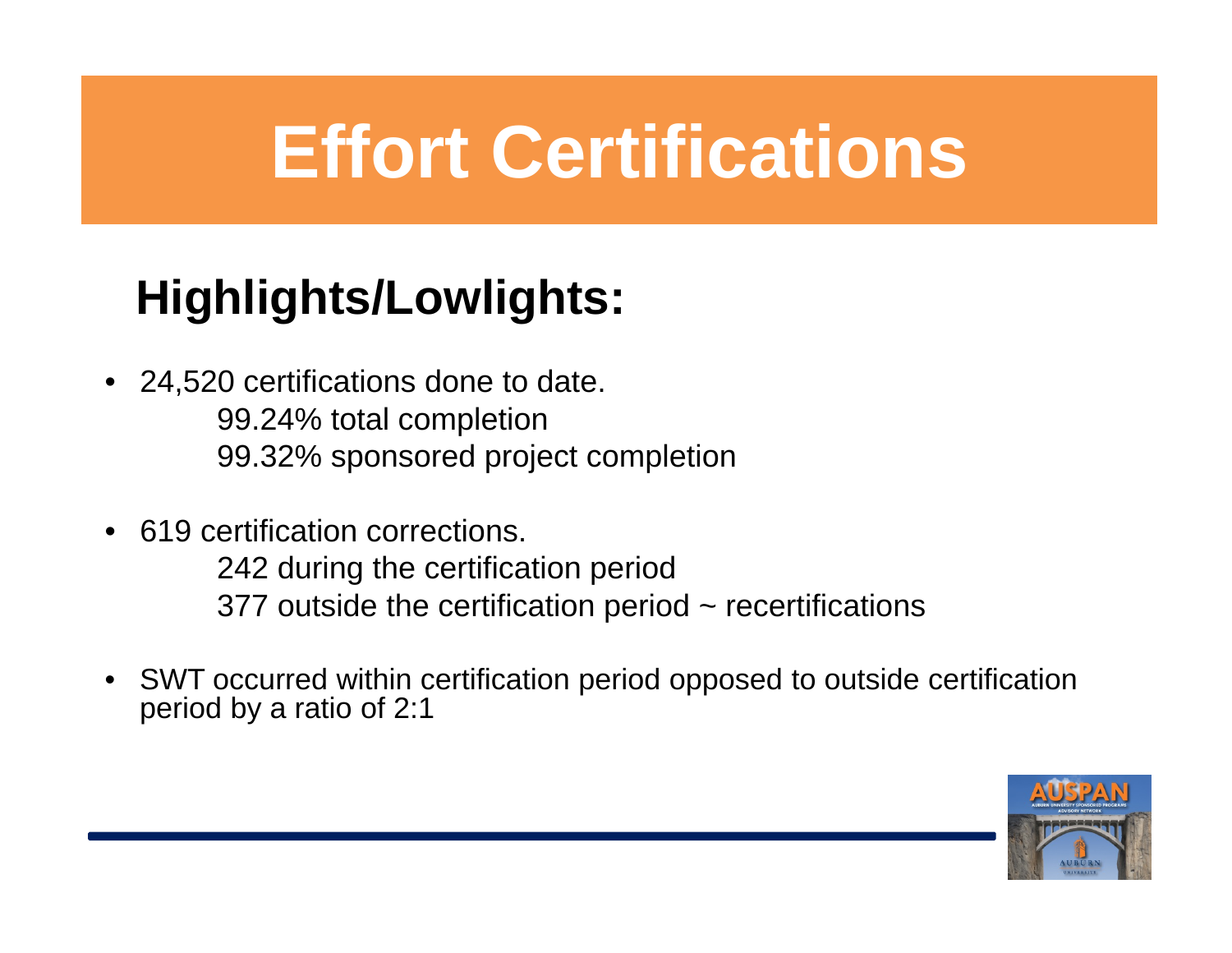# **Salary Wage Transfers**

#### **Highlights/Lowlights:**

- •Approx. 2,000 transfers involved sponsored funds.
- $\bullet$  163 transactions debited sponsored funds where the credit fund was overdrawn or expired.
	- 52 unique funds.
- 131 transactions debited sponsored funds where the debit fund was expired.
	- 13 unique funds.

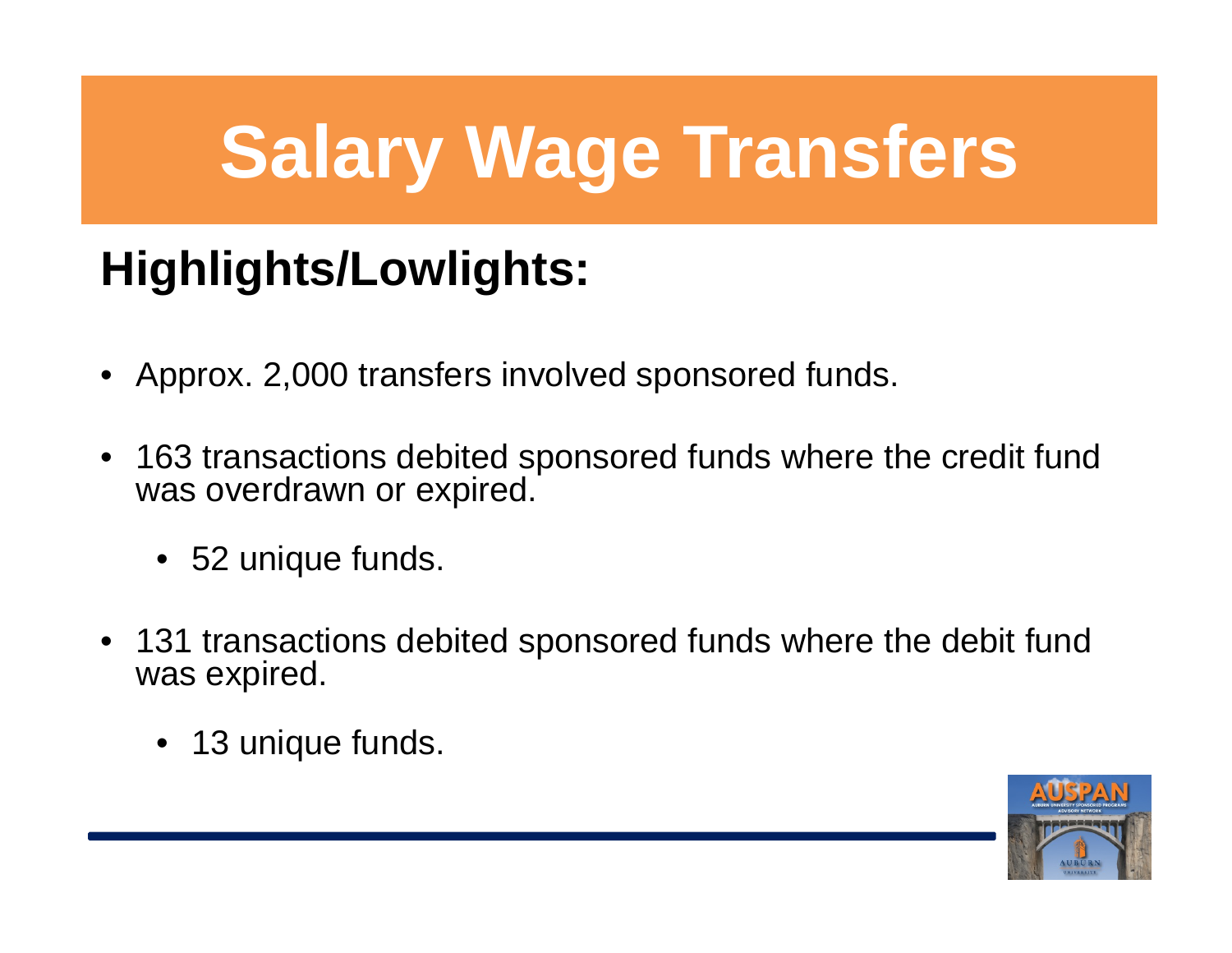# **Salary Wage Transfers**

#### **Highlights/Lowlights:**

- 62 transactions debited sponsored funds during the last 30 days of award.
	- 13 unique funds.
- 112 transactions debited sponsored funds where the original transaction older than 90 days.
	- 63 unique funds.

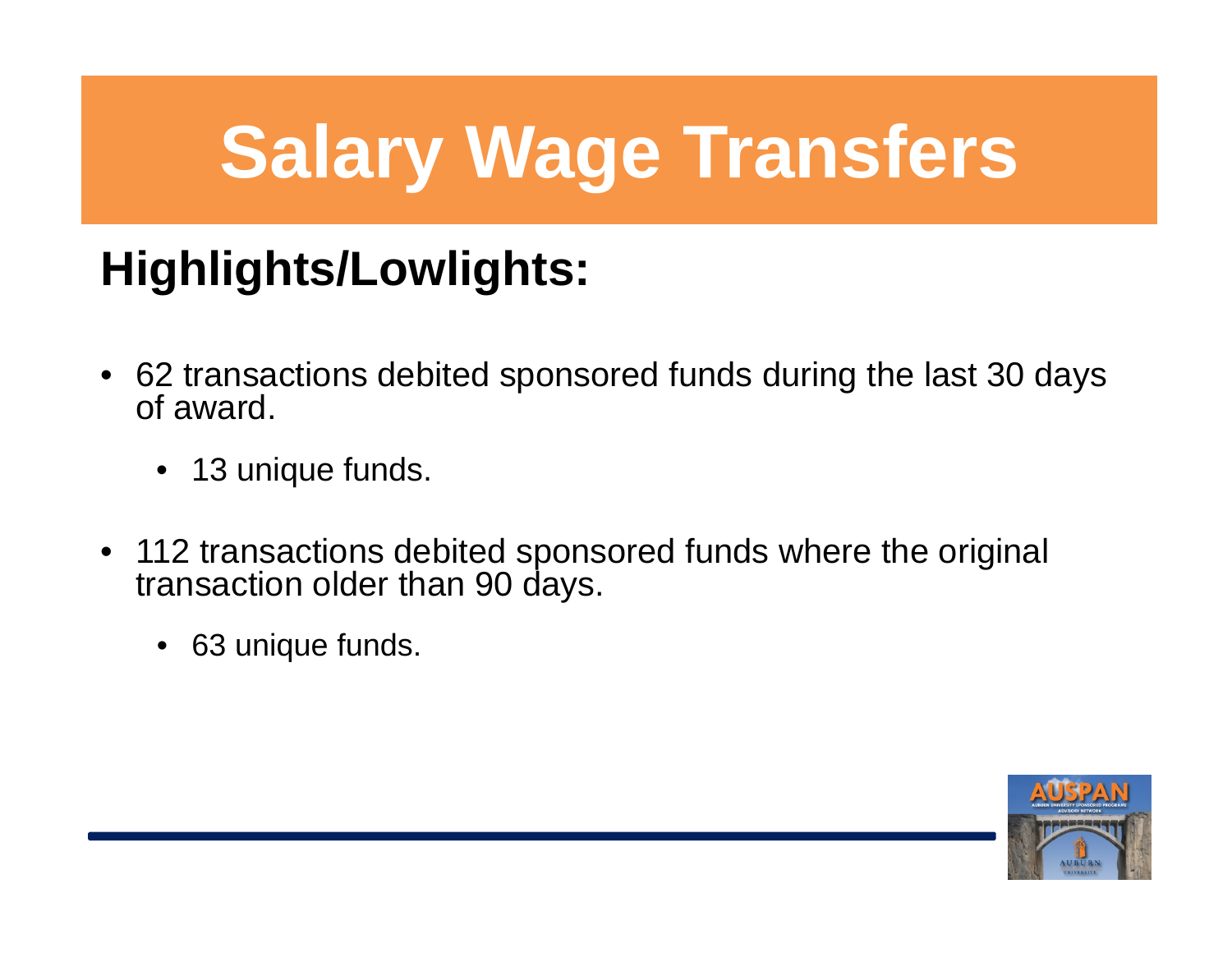## **Challenges/Risks**

#### **e-Cert**

- • Who certifies the effort?
	- $\bullet$ Understanding of the system/process.
	- •Suitable means of verification.
- • Does the system/process work as it was intended?
	- •Labor Management vs. Confirmation
	- •System integrity
- $\bullet$ 100% effort on sponsored funds.

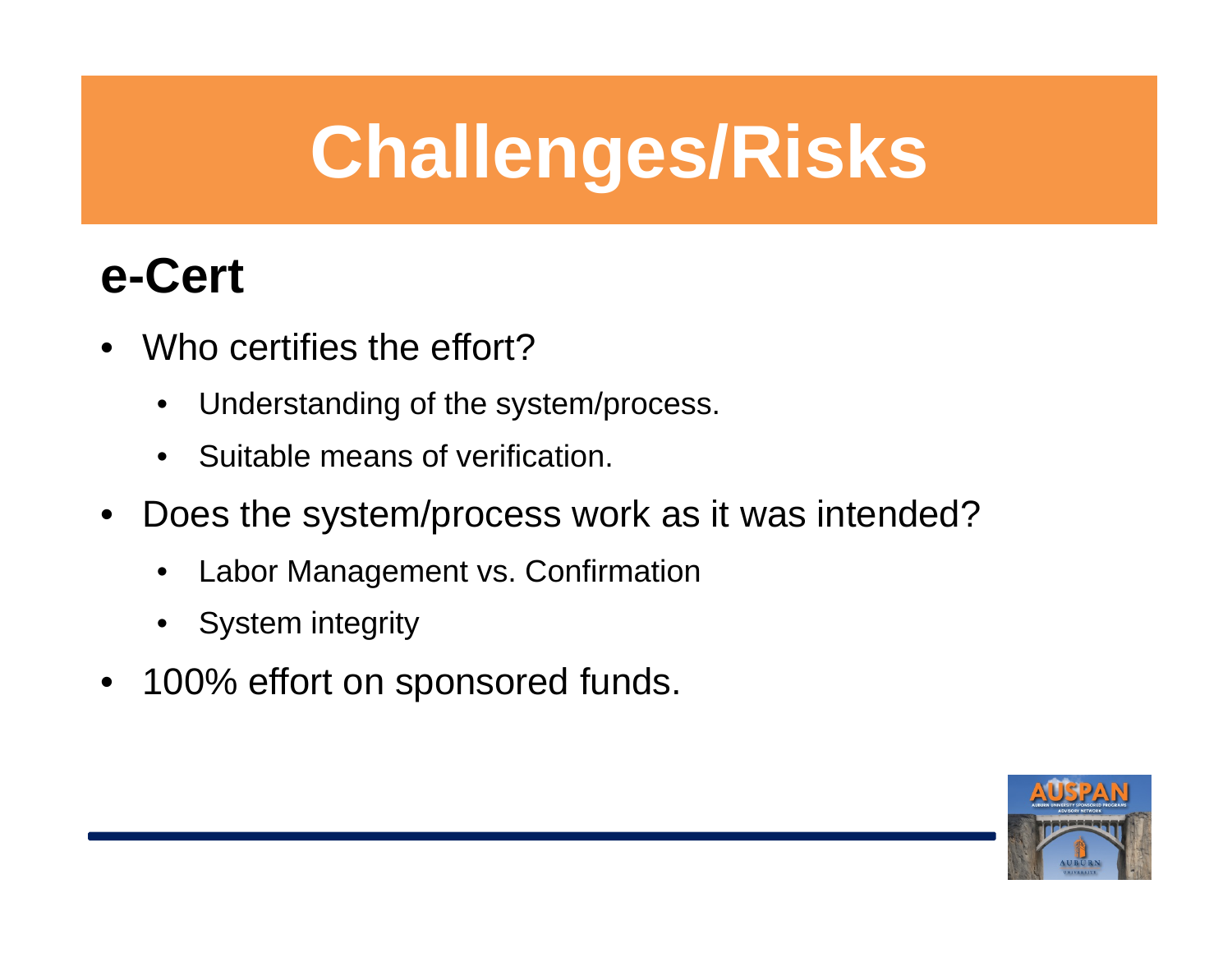## **Challenges/Risks**

#### **e-SWTs**

- High number of transfers
	- $\bullet$ Adequate control environment
	- Root Causes
		- •Processes
		- •**Technology**
		- $\bullet$ **Culture**
- Risk Tolerance
	- $\bullet$ Mitigate vs. Eliminate

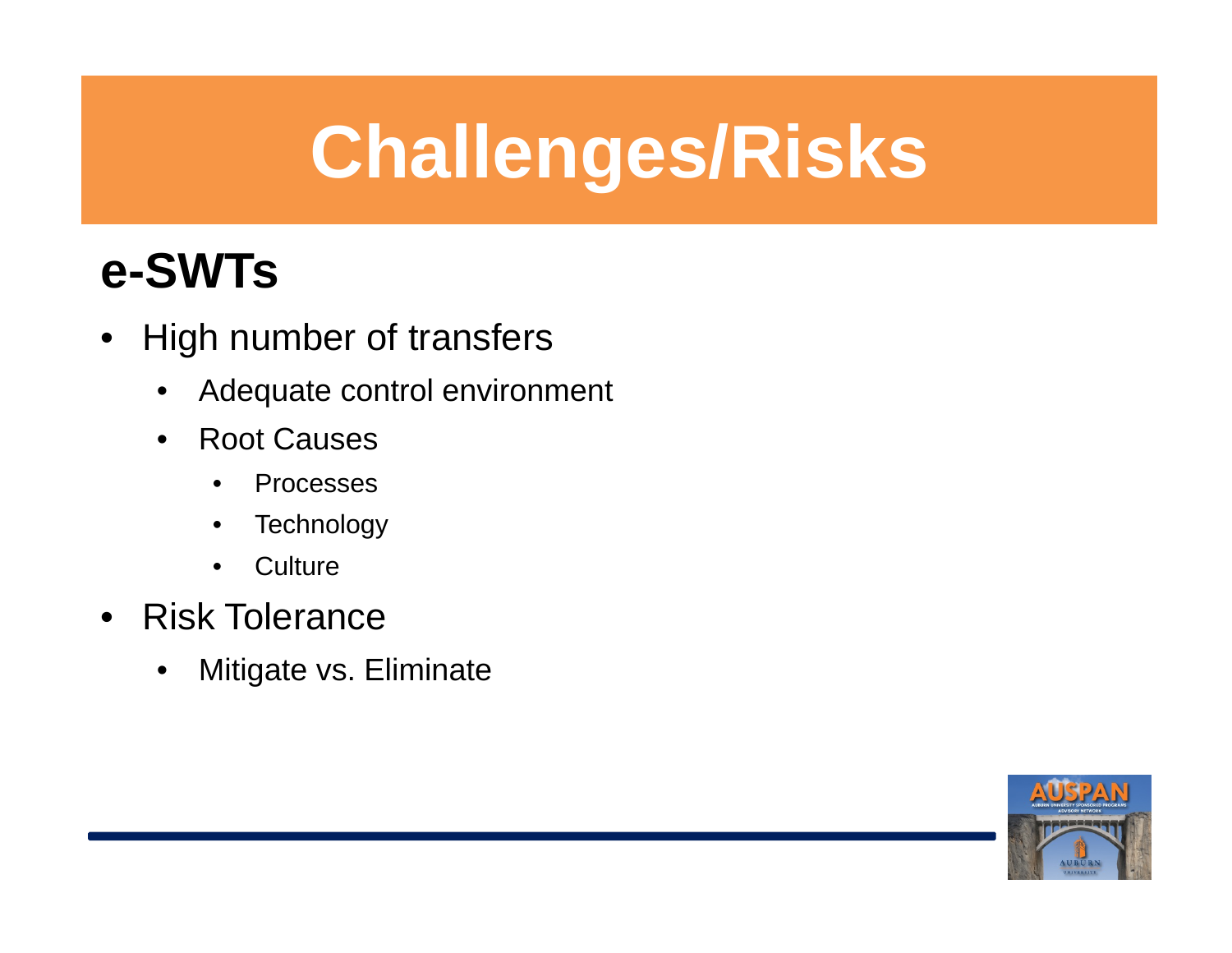

#### **Fiscal year to date**

- •Number of Transactions this year : 1202
- •Average processing time in days this year : 16.8
- • Average processing time in days this month for CANDGDEC: 16.1
- •Number of Rejects this year : 366
- •Reject Rate this year : 30%
- • Number of documents rejected more than once this year : 102

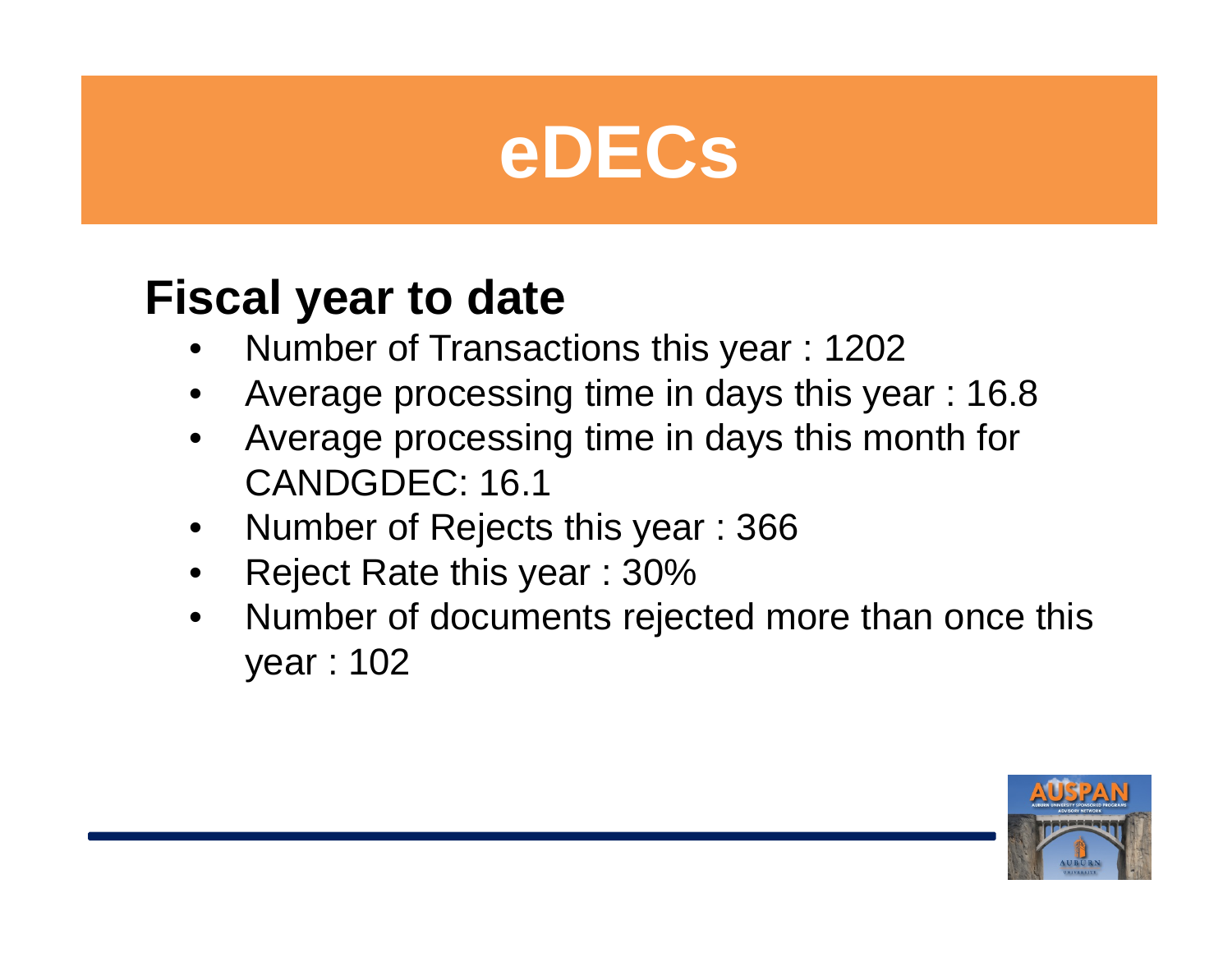

#### **Common reasons for return**

- $\bullet$ Incorrect Description
- $\bullet$  Complete copy of supporting documentation not attached
- •Answers to Sponsored questions 1-3 are incomplete
- $\bullet$ Sent to wrong queue

#### **Journal Voucher Training**

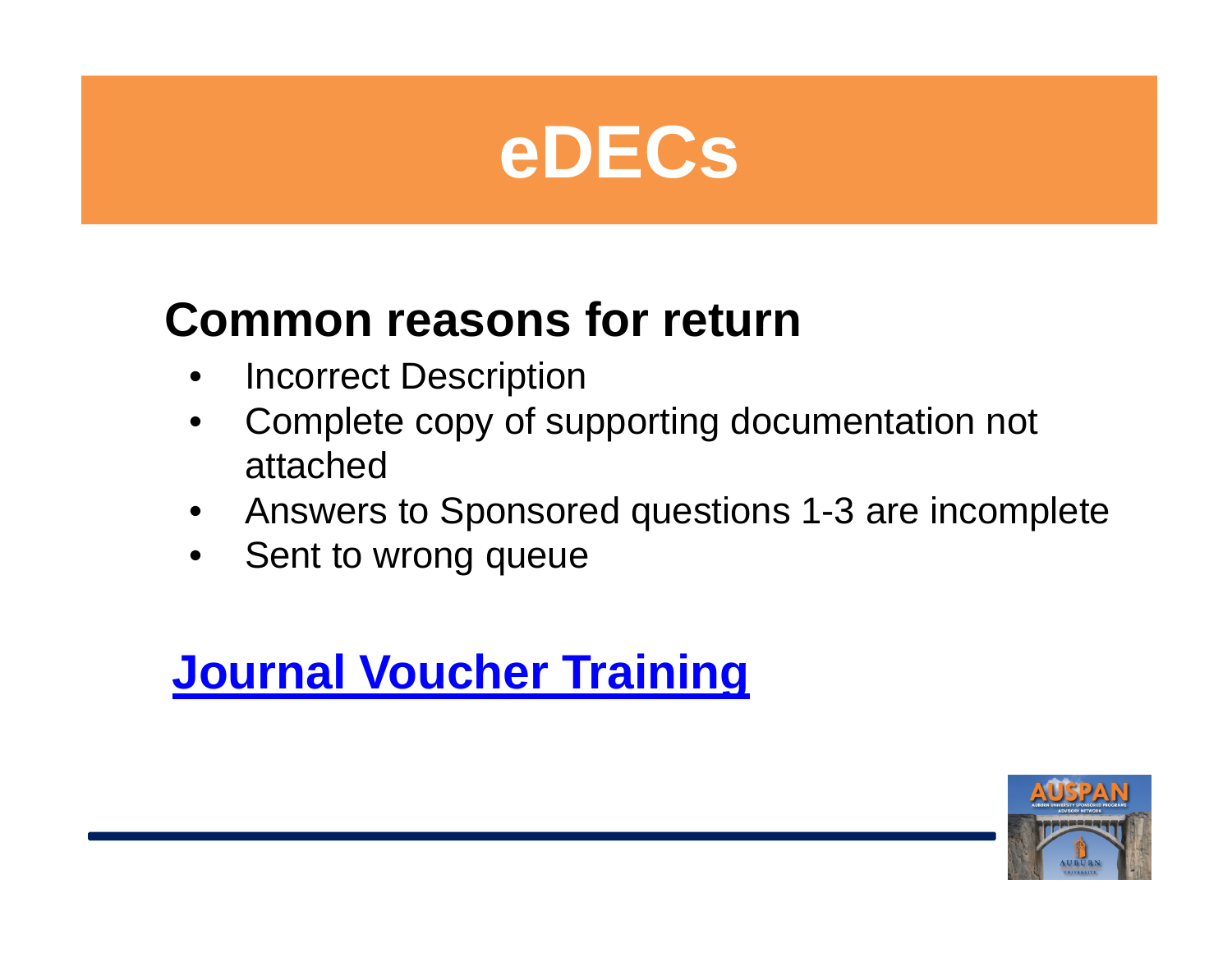## **Cost Transfers**

#### **Reminders**

- $\bullet$  In the event cost transfers become necessary, the general deadline for processing such transfers TO sponsored FOAPs is no later than **90 days after expenditure was incurred.**
- Cost transfers TO sponsored FOAPs after this period are generally not allowed, but may be permitted under extenuating circumstances.
- Cost transfers FROM sponsored FOAPs to unrestricted FOAPs will be processed regardless of when the expenditure was incurred.
- All cost transfers involving sponsored FOAPs are to be approved by Contracts and Grants Accounting.

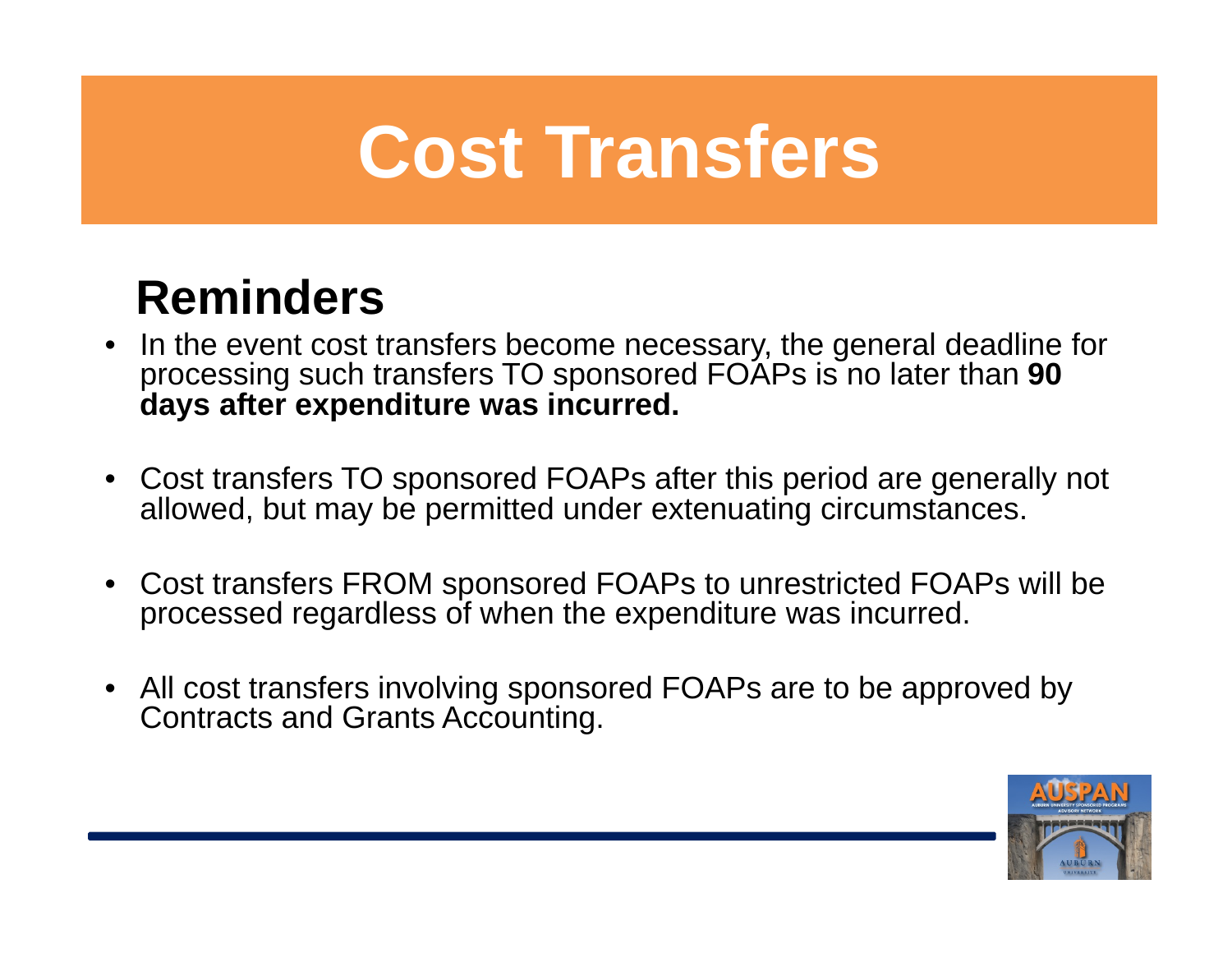## **Cost Transfers**

#### **Reminders**

- $\bullet$  Review financial reports monthly to facilitate timely discovery and correction of errors
- $\bullet$  Provide an adequate explanation of how the error occurred and how the project receiving the transfer was determined to be the correct one.
	- • **Explanations such as "to correct error" or "to transfer to correct project" are insufficient.**
- Avoid transfers which "spend down the award" or involve transfers from over-expended FOAPs to FOAPs with large balances, simply because "that's where the money is"